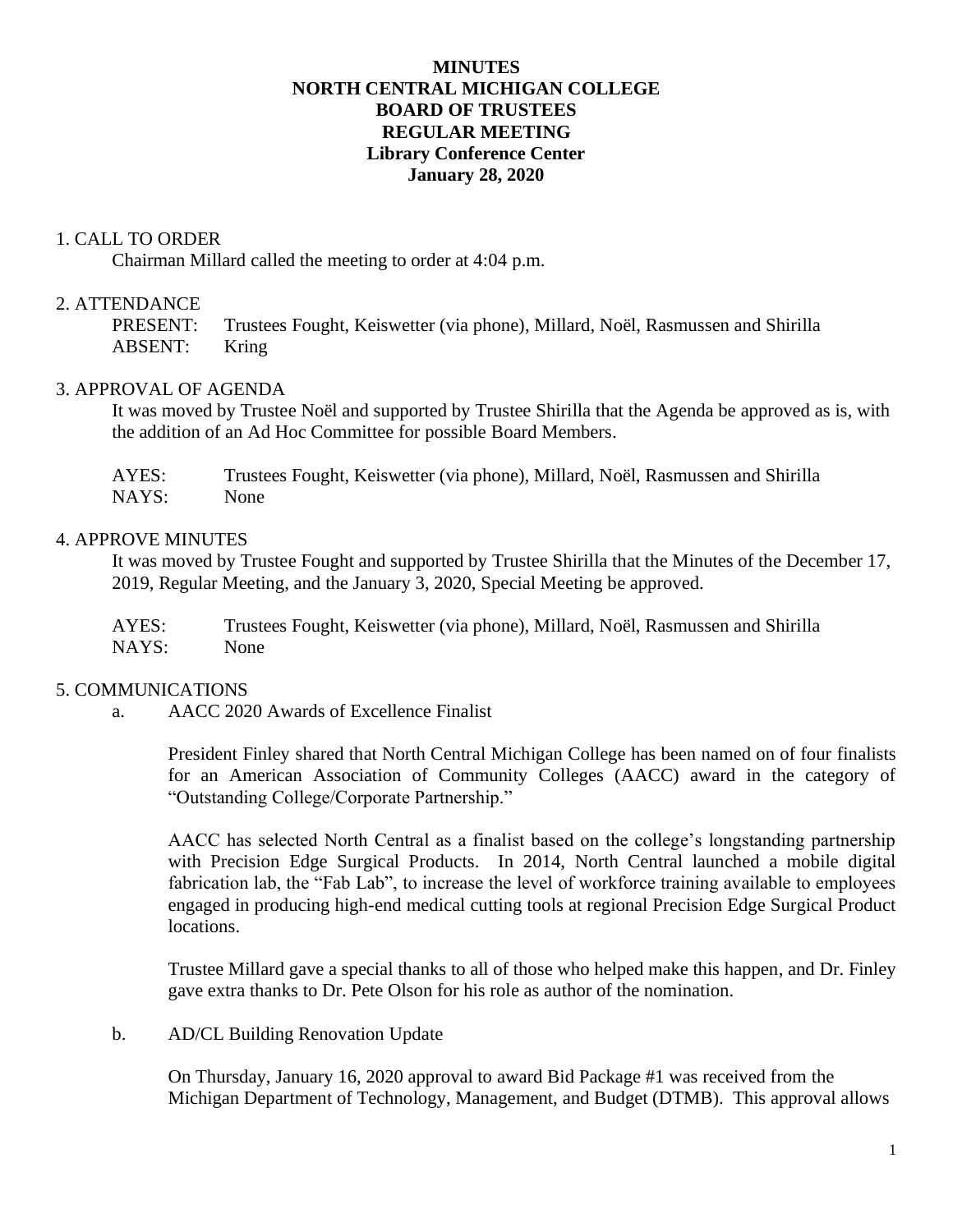us to proceed with demolition and abatement, and also to secure long-lead subcontractors in the areas of structural steel, general trades, mechanical/HVAC/plumbing, and electrical.

## 6. SCHEDULED PUBLIC COMMENT ON AGENDA ITEMS None.

# 7. FINANCIAL REPORT

Dr. Tom Zeidel, Interim Vice President for Finance & Facilities commented that the college is half way thru the fiscal year and is currently on budget. He also clarified that there was a tax payment recorded in January, which was received in December. Incorporating this payment into his analysis, all is well.

It was moved by Trustee Fought and supported by Trustee Noël that the December 2019 Financial Statement be approved as submitted and certified by Tom Zeidel, Interim Vice President of Finance and Facilities.

AYES: Trustees Fought, Keiswetter (via phone), Millard, Noël, Rasmussen and Shirilla NAYS: None

## 8. PRESIDENTS REPORT

President Finley provided an update for each of the following:

a. Student Housing Update

Winter 2020 Move-In Day occurred on Saturday, January 11, 2020 from 10:00 a.m. to 6:00 p.m. Thank you to our Campus Housing Director, Leon Nash, and six Resident Assistants that helped make this move in day a success!

We are excited to share that there are 102 students living in the dorms this semester, one of which is an international student. We are up four students from the 98 students here last semester and hope to continue adding new students each semester as we move forward.

Roughly 60% of the students living in the dorms are female, roughly 70% of these students are first year students, more than 50% are single rooms, and the majority of the students living in the dorms are out of district.

b. McLaren Course Enrollments

As an update to our partnership with McLaren Northern Michigan, we are headed into the second semester of offering classes on-site at McLaren. Last semester we offered customer service and medical terminology, and this semester we are also offering medical billing and coding. Last semester, enrollments were single digit. This semester they are double-digit in two of the courses.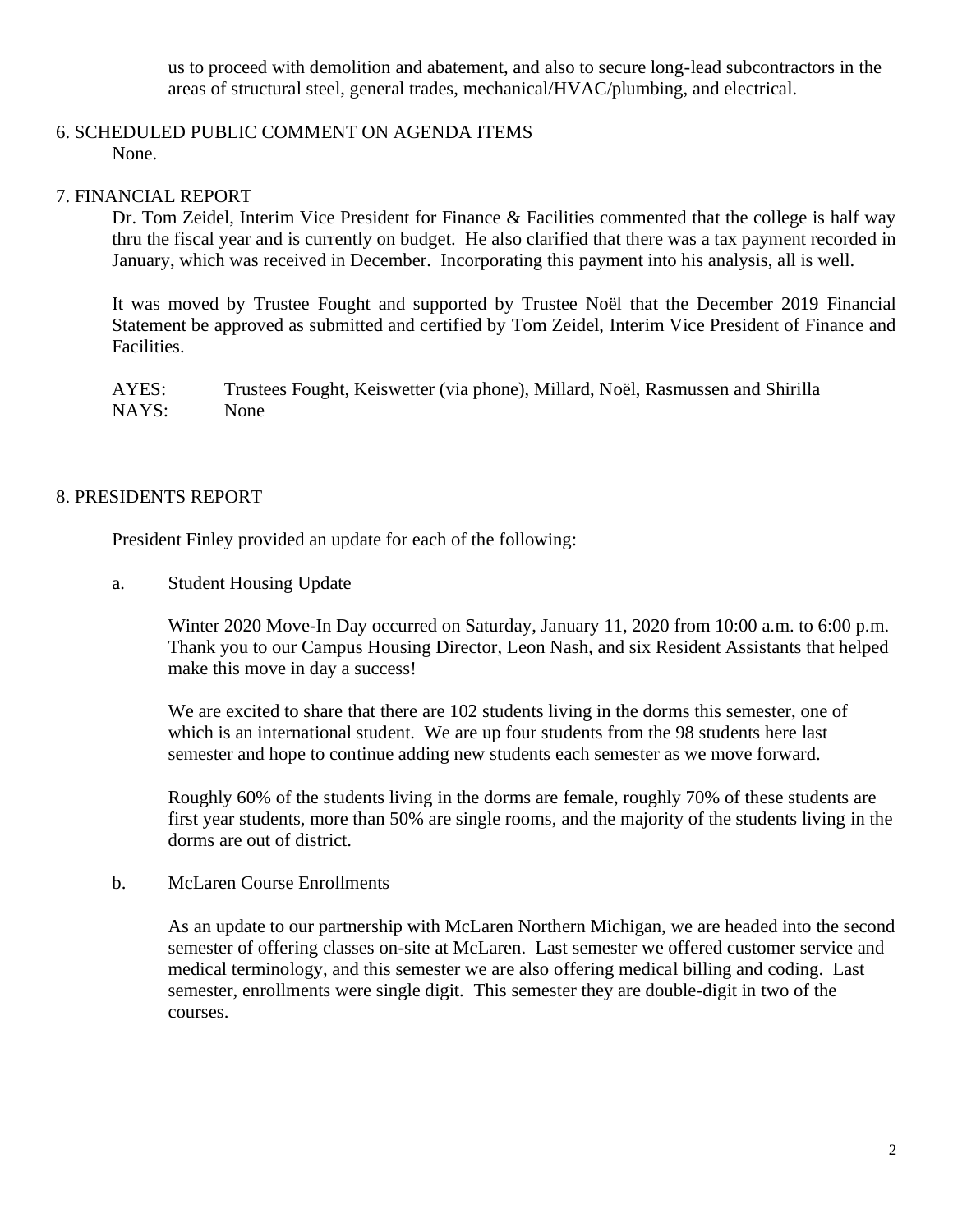## c. State of North Central Michigan College

In preparation of the upcoming Petoskey Regional Chamber of Commerce State of the Community luncheon on February 7, 2020, North Central Michigan College has created an article for their program which focuses on the optimism and pragmatism that the campus community holds as we strategically plan for fewer high school graduates for the foreseeable future.

North Central Michigan College is focusing on innovative thinking, strategy based on datadriven facts, community-focused strategic planning, and more specifically, recruiting and retention at new heights.

Be on the lookout for the full article in next week's Communicator.

d. Welcome Back Week

On Tuesday, January 7, 2020, Paul Hernandez, Ph.D., was our keynote speaker during Welcome Back Week. Paul met with all faculty and staff in the morning, and then had breakout sessions separately with staff, faculty, and leadership. Paul is an educator, trainer, and author who specializes in retention and student success through support.

Paul shared how he could personally relate to students living in poverty, and how he overcame adversity while growing into the engaging speaker he is today.

Paul referenced sources pertaining to demographics or the decline in birth rates, and talked about an enrollment "cliff' that all colleges need to begin to prepare for. He has worked with reputable colleges and is highly recommended in education.

He has a vision of helping us retain students through a different style of teaching, which focuses on support, service, and retention.

Feedback received from campus, which included both faculty and staff was positive, excited, and supportive of this focus on a new kind of retention. Options are being explored to continue this focus into 2020 and beyond.

e. Strategic Planning

The Strategic Planning Assessment Team (SPAT) has begun meeting weekly in two hour slots with a goal of finalizing a proposed Strategic Plan to the Board at the Regular Meeting on February 25, 2020.

SPAT reconvened on January 17, 2020 to discuss the draft Vision, Mission, and themes that were shared with campus. All feedback received was positive, so we've begun discussion of Values and Strategic Directions.

f. School Board Recognition Month

January is School Board recognition month. Important decisions affecting thousands of students and families are made by our elected leaders, who give themselves for the betterment of their schools and communities. Thank you for your service to North Central Michigan College!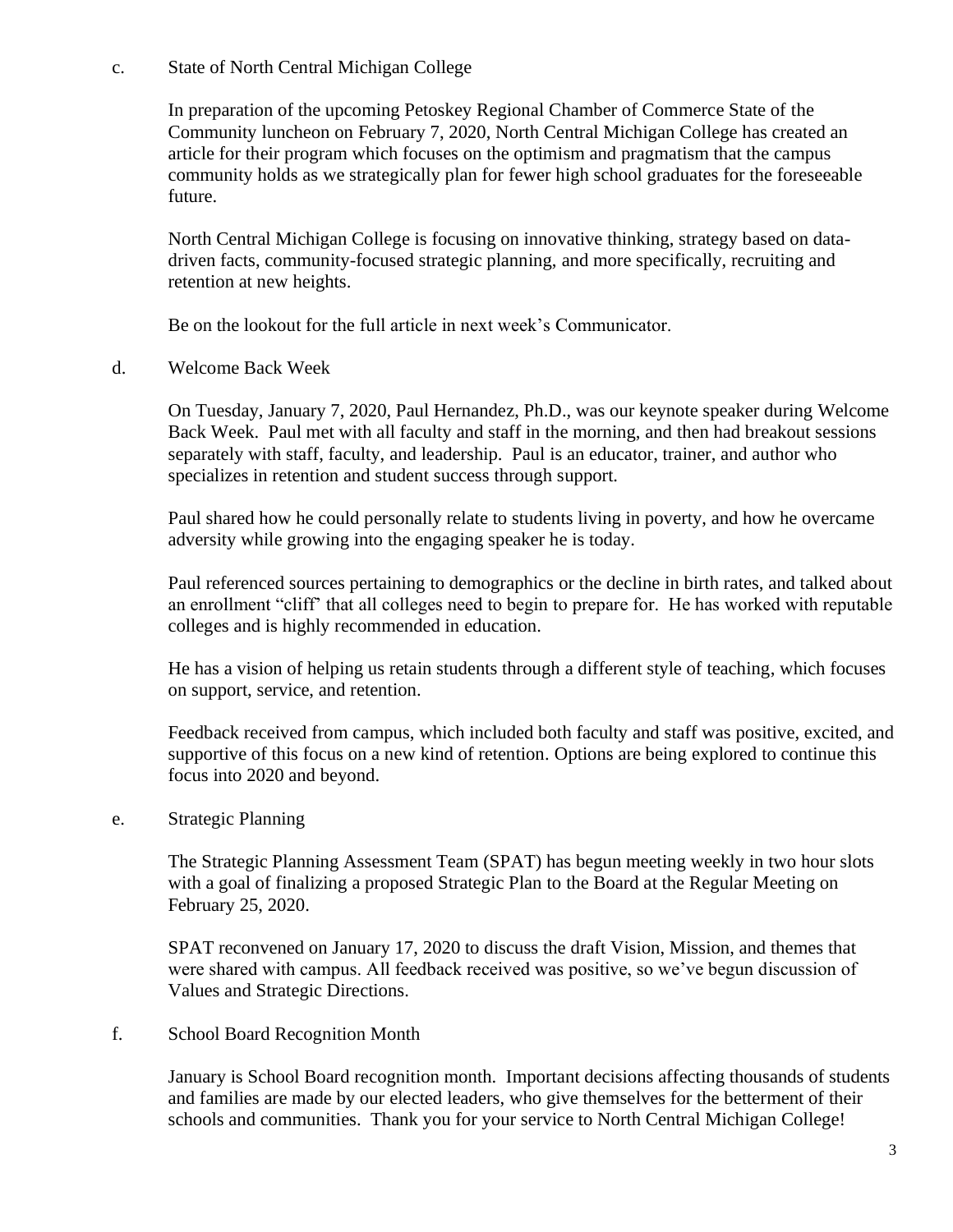## 9. COMMITTEE REPORTS

## **Finance and Facilities Committee**

Trustee Fought, chairman of the Finance & Facilities Committee, reported that the committee met on Tuesday, January 21, 2020. During their meeting it was recommended that the college updates signatories for Financial Documents to reflect Tom Zeidel, as Tom was appointed as interim Vice President for Finance & Facilities of North Central Michigan College on Monday, December 2, 2019.

It was moved by Trustee Fought and supported by Trustee Shirilla that David Hartnett, be removed from all college bank accounts, and Tom Zeidel be added in his place.

AYES: Trustees Fought, Keiswetter (via phone), Millard, Noël, Rasmussen and Shirilla NAYS: None

#### **Personnel Committee**

Trustee Shirilla, chairman of the Personnel Committee, reported that the committee met earlier today to discuss three personnel recommendations, and he shared details on each as follows:

#### Christy Lyons

The Corporate & Community Education Director position is currently vacant.

A committee consisting of five staff reviewed approximately fifteen applications for the position of full-time Corporate and Community Education Director. This committee and President Finley recommended, Christy Lyons for this position.

As someone who served in a number of capacities for the Petoskey News Review, Christy stood out to the committee as an individual who knows how to run a successful business in our area. This experience will serve her well as the interface between the local businesses and manufacturers, and Corporate & Community Education.

Lyons graduated from the University of Michigan with a Bachelors of Business Administration degree and serves on a number of area boards and committees, including the Petoskey Chamber of Commerce, where she was recognized for "emerging as a true leader".

It was moved by Trustee Shirilla and supported by Trustee Noël that Christy Lyons be hired for the fulltime Corporate & Community Education Director Position at a starting salary of \$75,000/year. Proration of salary to begin the week of February 24, 2020.

AYES: Trustees Fought, Keiswetter (via phone), Millard, Noël, Rasmussen and Shirilla NAYS: None

## Heather Rauenhorst

The Foundation Operations & Event Coordinator position became available as the result of restructuring the current staffing model at the Foundation.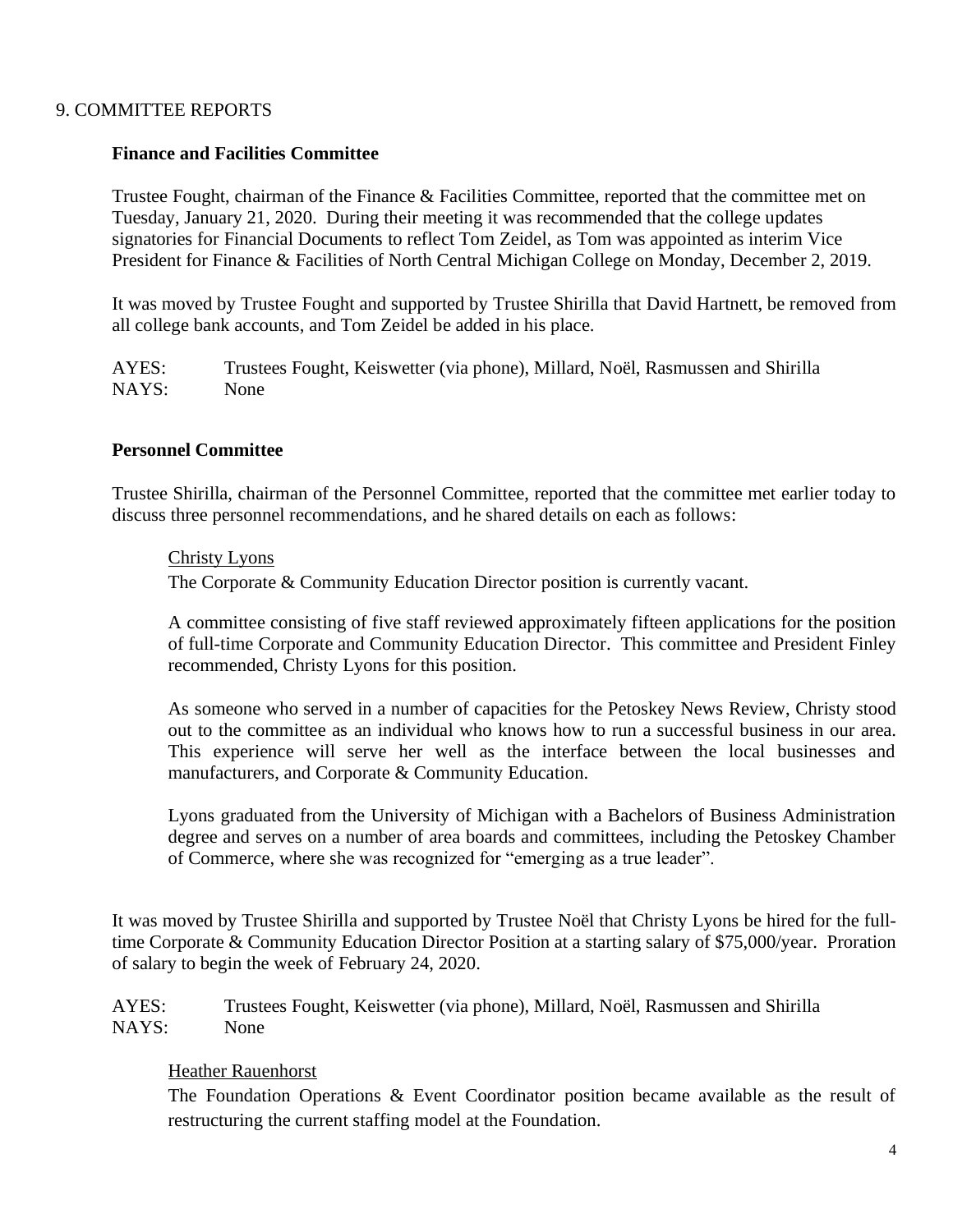A total of eighteen applications were submitted before the first preference deadline. Of those eighteen applications, five candidates were interviewed by a committee of four staff, and two final candidates were invited back for a second round. This committee and President Finley recommend the hire of Ms. Heather Rauenhorst as the Foundations Operations & Event Coordinator.

Heather has approximately 16 years of experience in the field, including the areas of communications, community building, events, grant writing and administration, financial management, and strategic planning.

It was moved by Trustee Shirilla and supported by Trustee Fought that Heather Rauenhorst be hired as the Foundation Operations & Events Coordinator, at a starting salary of \$53,000/year prorated to her start date, March 2, 2020.

AYES: Trustees Fought, Keiswetter (via phone), Millard, Noël, Rasmussen and Shirilla NAYS: None

# Ray Conley

A broad-based internal committee consisting of six staff and a faculty member met to review potential honorary degree recipients for the 2020 Commencement Ceremony, and they have recommended Ray Conley for this year's honorary degree. This degree will be awarded posthumously.

Ray is former President and Chairman of the Board of First National Bank of Petoskey. He worked hard to serve, support, and improve his community. Ray worked tirelessly along with other community leaders to establish a hospital and a college and was a founding member of the Board of Directors of North Central Michigan College. He served in this capacity from 1958 to 1878 as a board member and from 1878 to 1980 as board chair.

It was moved by Trustee Shirilla and supported by Trustee Fought that Ray Conley be honored as this year's honorary degree recipient for his service to Petoskey and North Central Michigan College.

AYES: Trustees Fought, Keiswetter (via phone), Millard, Noël, Rasmussen and Shirilla NAYS: None

# **Bylaw & Policy Committee**

Trustee Rasmussen, chairman of the Bylaw & Policy Committee, reported that the committee met earlier today to review and discuss a proposed addition of Academic Forgiveness to the Board Policy.

The Administration asked the committee to review a proposed Academic Forgiveness Policy to help students return to North Central Michigan College. The proposed policy was based on and compared to what other Community Colleges are doing. Cabinet fully supported adding this policy as a new Board Policy.

It was moved by Trustee Rasmussen and supported by Trustee Noël that the Academic Forgiveness Policy be added as Board Policy 315.

AYES: Trustees Fought, Keiswetter (via phone), Millard, Noël, Rasmussen and Shirilla NAYS: None